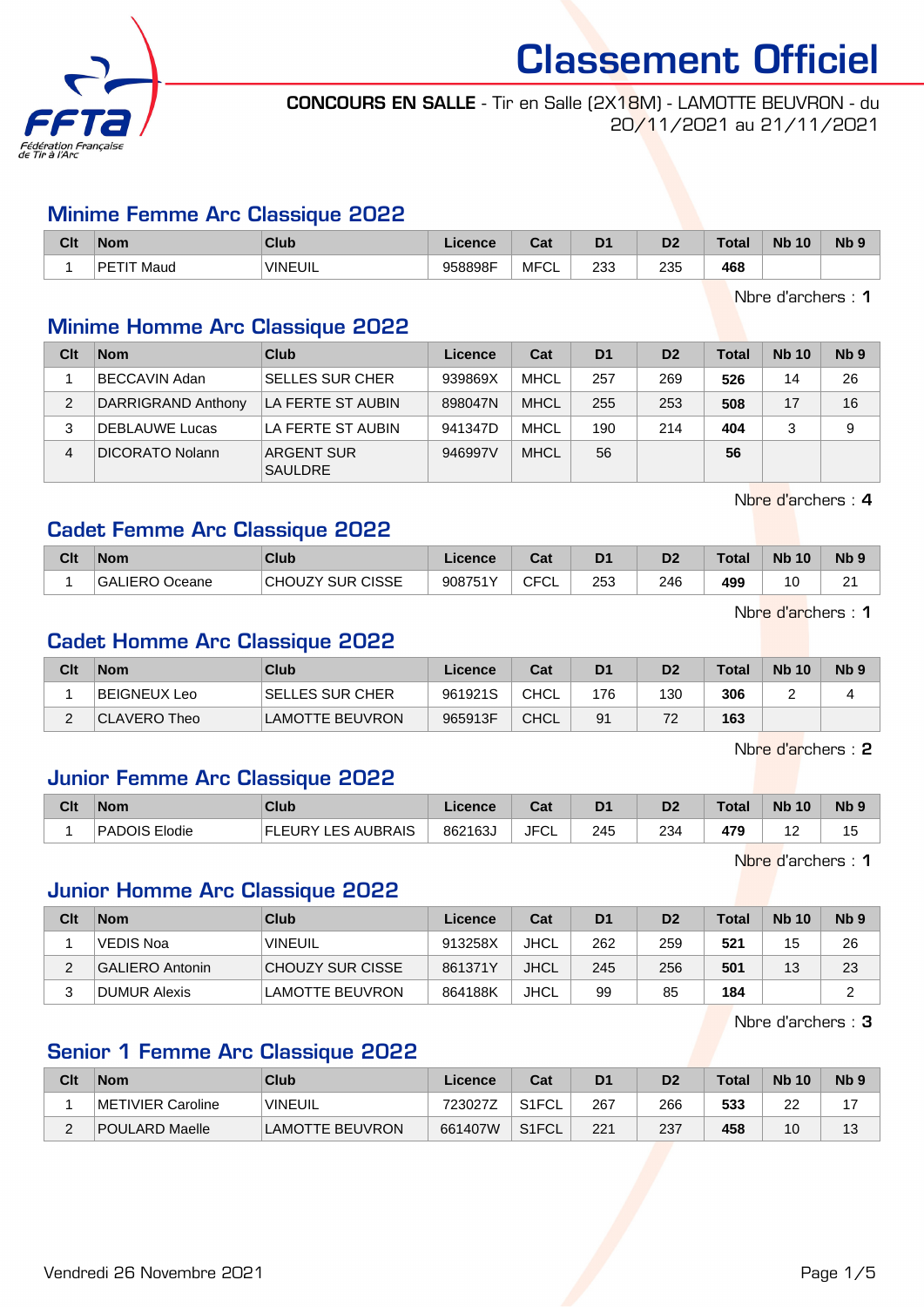

CONCOURS EN SALLE - Tir en Salle (2X18M) - LAMOTTE BEUVRON - du 20/11/2021 au 21/11/2021

## Senior 1 Femme Arc Classique 2022 (Suite)

| Clt | <b>Nom</b>            | Club                   | Licence | Cat                | D <sub>1</sub> | D <sub>2</sub> | <b>Total</b> | <b>Nb 10</b> | N <sub>b</sub> <sub>9</sub> |
|-----|-----------------------|------------------------|---------|--------------------|----------------|----------------|--------------|--------------|-----------------------------|
|     | <b>ESTOT Laetitia</b> | <b>SALBRIS</b>         | 004213E | ` S1FCL_           | 132            | 96             | 228          |              |                             |
|     | GILLET Cindy          | <b>LAMOTTE BEUVRON</b> | 031093X | S <sub>1</sub> FCL | 25             | 37             | 62           |              |                             |

Nbre d'archers : 4

## Senior 1 Homme Arc Classique 2022

| Clt            | <b>Nom</b>                 | <b>Club</b>                      | Licence | Cat                | D <sub>1</sub> | D <sub>2</sub> | <b>Total</b> | <b>Nb 10</b>  | N <sub>b</sub> <sub>9</sub> |
|----------------|----------------------------|----------------------------------|---------|--------------------|----------------|----------------|--------------|---------------|-----------------------------|
|                | <b>DESCHAMPS Sebastien</b> | ARCHERS DIONYSIENS<br><b>CIE</b> | 411774F | S <sub>1</sub> HCL | 262            | 245            | 507          | 10            | 24                          |
| 2              | <b>HARMANT Vianney</b>     | <b>VIERZON 1ERE</b>              | 971288Y | S <sub>1</sub> HCL | 237            | 228            | 465          |               | 20                          |
| 3              | <b>CHANGEUX Benjamin</b>   | <b>LAMOTTE BEUVRON</b>           | 977010T | S <sub>1</sub> HCL | 195            | 226            | 421          | 5             | 13                          |
| $\overline{4}$ | <b>MONTEILLIET Ludovic</b> | LAMOTTE BEUVRON                  | 031531Y | S <sub>1</sub> HCL | 210            | 202            | 412          | 5             | $\overline{7}$              |
| 5              | <b>SAUMONT Loris</b>       | BLOIS A.D.A.                     | 999333G | S <sub>1</sub> HCL | 164            | 175            | 339          |               | 7                           |
| 6              | <b>GILLET Clement</b>      | <b>LAMOTTE BEUVRON</b>           | 031089T | S <sub>1</sub> HCL | 160            | 121            | 281          | $\mathcal{P}$ | 3                           |
|                | <b>SIMONIN Katin</b>       | BLOIS A.D.A.                     | 788881E | S <sub>1</sub> HCL | 91             | 107            | 198          |               |                             |

Nbre d'archers : 7

## Senior 2 Femme Arc Classique 2022

| Clt | <b>Nom</b>               | Club                   | Licence | Cat                | D <sub>1</sub> | D <sub>2</sub> | Total | <b>Nb 10</b> | Nb <sub>9</sub> |
|-----|--------------------------|------------------------|---------|--------------------|----------------|----------------|-------|--------------|-----------------|
|     | <b>JEGO Nathalie</b>     | <b>BEAUGENCY</b>       | 362413C | S <sub>2</sub> FCL | 246            | 235            | 481   | 10           | 19              |
| 2   | <b>PARENT Corinne</b>    | <b>SELLES SUR CHER</b> | 424726J | S <sub>2</sub> FCL | 246            | 226            | 472   | 9            | 16              |
| 3   | <b>CARPENTIER Sandra</b> | <b>ORLEANS</b>         | 937212J | S <sub>2</sub> FCL | 244            | 211            | 455   | 9            | 10              |
| 4   | <b>HAMON Cindy</b>       | <b>ROMORANTIN</b>      | 760989M | S <sub>2</sub> FCL | 214            | 232            | 446   |              | 15              |
| 5   | <b>PERROT Severine</b>   | <b>SALBRIS</b>         | 919594J | S <sub>2</sub> FCL | 199            | 198            | 397   |              | 6               |

Nbre d'archers : 5

## Senior 2 Homme Arc Classique 2022

| Clt            | <b>Nom</b>              | Club                      | Licence | Cat                | D <sub>1</sub> | D <sub>2</sub> | <b>Total</b> | <b>Nb 10</b> | N <sub>b</sub> <sub>9</sub> |
|----------------|-------------------------|---------------------------|---------|--------------------|----------------|----------------|--------------|--------------|-----------------------------|
|                | <b>BENOIT Thierry</b>   | <b>TRAINOU</b>            | 464341U | S <sub>2</sub> HCL | 261            | 267            | 528          | 23           | 18                          |
| 2              | <b>VALENTE Carlos</b>   | <b>SELLES SUR CHER</b>    | 791346J | S <sub>2</sub> HCL | 253            | 259            | 512          | 15           | 21                          |
| 3              | <b>CARROIS Laurent</b>  | BLOIS A.D.A.              | 662166W | S <sub>2</sub> HCL | 246            | 252            | 498          | 15           | 11                          |
| $\overline{4}$ | <b>LARCHET Freddy</b>   | <b>SELLES SUR CHER</b>    | 803038T | S <sub>2</sub> HCL | 234            | 262            | 496          | 11           | 17                          |
| 5              | <b>OLLIVIER Thierry</b> | BLOIS A.D.A.              | 947573W | S <sub>2</sub> HCL | 238            | 244            | 482          | 10           | 10                          |
| 6              | <b>PADOIS Pascal</b>    | <b>FLEURY LES AUBRAIS</b> | 826414B | S <sub>2</sub> HCL | 240            | 238            | 478          | 13           | 12                          |
|                | <b>DELORME Pascal</b>   | <b>CHATEAUROUX</b>        | 424157R | S <sub>2</sub> HCL | 230            | 243            | 473          | 6            | 18                          |

Nbre d'archers : 7

## Senior 3 Femme Arc Classique 2022

|  | Clt | <b>Nom</b> | Club | icence | Cat | D <sub>1</sub> | D <sub>2</sub> | Total | <b>Nb 10</b> | <b>Nb</b> |  |
|--|-----|------------|------|--------|-----|----------------|----------------|-------|--------------|-----------|--|
|--|-----|------------|------|--------|-----|----------------|----------------|-------|--------------|-----------|--|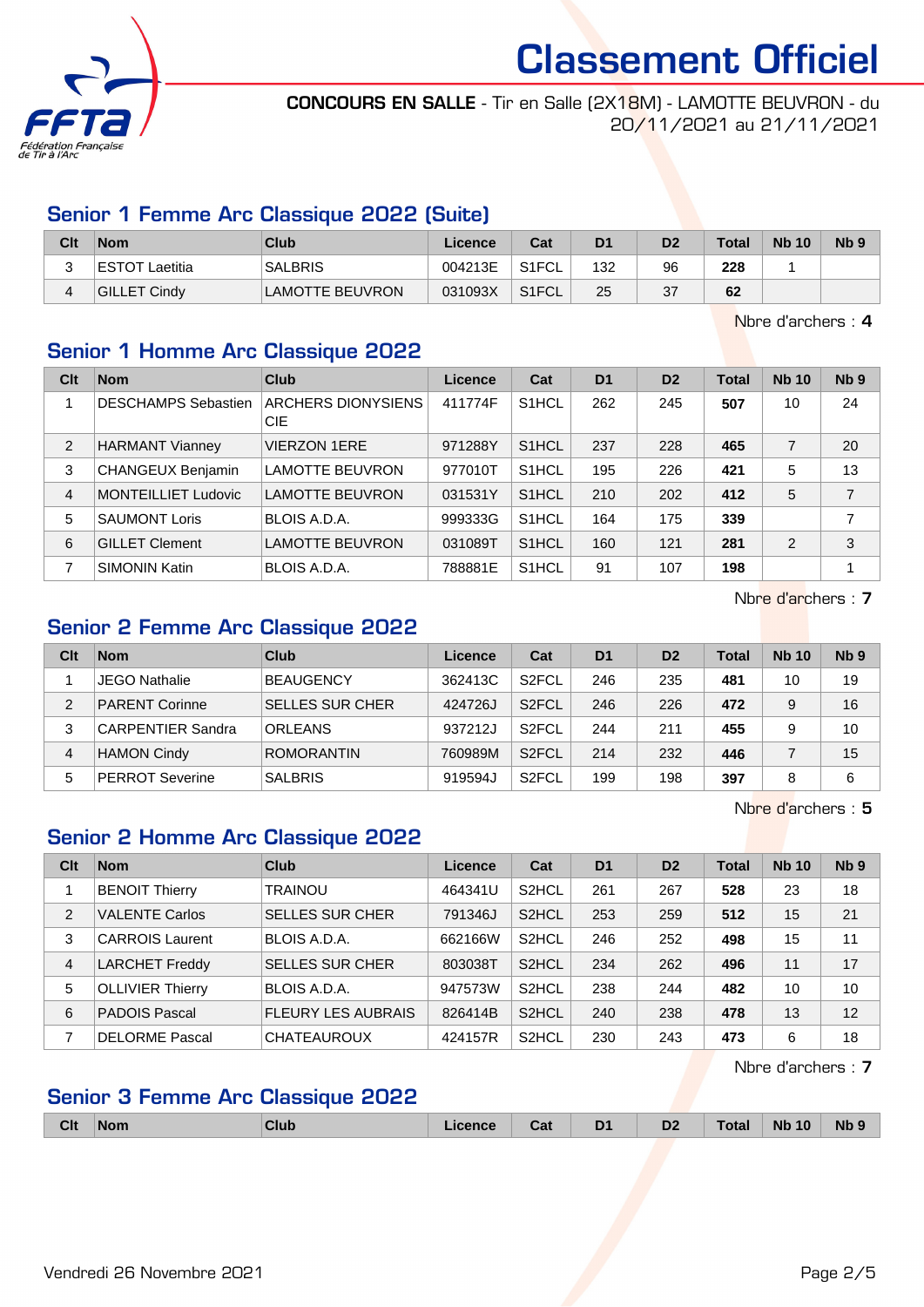

CONCOURS EN SALLE - Tir en Salle (2X18M) - LAMOTTE BEUVRON - du 20/11/2021 au 21/11/2021

## Senior 3 Femme Arc Classique 2022 (Suite)

| Clt | <b>Nom</b>              | Club                                | Licence | Cat   | D <sub>1</sub> | D <sub>2</sub> | <b>Total</b> | <b>Nb 10</b> | N <sub>b</sub> <sub>9</sub> |
|-----|-------------------------|-------------------------------------|---------|-------|----------------|----------------|--------------|--------------|-----------------------------|
|     | <b>CORRET Elisabeth</b> | 'LAMOTTE BEUVRON                    | 883338A | S3FCL | 240            | 234            | 474          |              | 15                          |
| 2   | PALUT Dominique         | <b>ARGENT SUR</b><br><b>SAULDRE</b> | 947771L | S3FCL | 214            | 237            | 451          |              | 6                           |
| ◠   | <b>TINCHON Linda</b>    | <b>SELLES SUR CHER</b>              | 942427C | S3FCL | 175            | 173            | 348          |              |                             |

Nbre d'archers : 3

## Senior 3 Homme Arc Classique 2022

| Clt            | <b>Nom</b>               | <b>Club</b>            | <b>Licence</b> | Cat   | D <sub>1</sub> | D <sub>2</sub> | <b>Total</b> | <b>Nb 10</b> | N <sub>b</sub> <sub>9</sub> |
|----------------|--------------------------|------------------------|----------------|-------|----------------|----------------|--------------|--------------|-----------------------------|
| 1              | <b>CABOURG Christian</b> | LA FERTE ST AUBIN      | 800412N        | S3HCL | 252            | 245            | 497          | 13           | 13                          |
| $\overline{2}$ | <b>GALLENE Alain</b>     | <b>VINEUIL</b>         | 596922D        | S3HCL | 264            | 231            | 495          | 12           | 22                          |
| 3              | <b>THEREZE Serge</b>     | <b>ROMORANTIN</b>      | 864031P        | S3HCL | 235            | 230            | 465          | 5            | 14                          |
| 4              | <b>ALLOPPE Bruno</b>     | BLOIS A.D.A.           | 331225C        | S3HCL | 220            | 237            | 457          | 5            | 14                          |
| 5              | <b>MIKART Frantz</b>     | <b>INGRE</b>           | 602783Z        | S3HCL | 227            | 222            | 449          | 9            | 9                           |
| 6              | <b>GOUINEAU Jacques</b>  | <b>CONTRES AC</b>      | 275498E        | S3HCL | 220            | 227            | 447          | 8            | 10                          |
| 7              | <b>BAGRIN Daniel</b>     | BLOIS A.D.A.           | 840981K        | S3HCL | 231            | 203            | 434          | 6            | $\overline{7}$              |
| 8              | PEREIRA Jose             | LA FERTE ST AUBIN      | 918148M        | S3HCL | 170            | 226            | 396          | 3            | 11                          |
| 9              | <b>POULARD Eric</b>      | <b>LAMOTTE BEUVRON</b> | 664713P        | S3HCL | 191            | 205            | 396          | 3            | 10                          |
| 10             | <b>MADIERE Yvon</b>      | <b>ROMORANTIN</b>      | 955239D        | S3HCL | 192            | 184            | 376          | 3            | 9                           |

Nbre d'archers : 10

## Junior Homme Arc à Poulies 2022

| Clt | <b>Nom</b>            | <b>Club</b> | ∠icence | $R_{\rm{eff}}$<br>ual | D <sub>1</sub> | n <sub>o</sub><br>ש | Total | <b>N<sub>b</sub></b><br>10 | N <sub>b</sub> 9 |
|-----|-----------------------|-------------|---------|-----------------------|----------------|---------------------|-------|----------------------------|------------------|
|     | <b>HUE</b><br>Antonin | 'VINEUIL    | 912272A | <b>JHCO</b>           | 225            | 218                 | 443   |                            | $\sim$<br>24     |

Nbre d'archers : 1

#### Senior 1 Femme Arc à Poulies 2022

| Clt | <b>Nom</b>         | Club                   | Licence | Cat                | D <sub>1</sub> |     | Total | <b>Nb 10</b> | Nb <sub>9</sub> |
|-----|--------------------|------------------------|---------|--------------------|----------------|-----|-------|--------------|-----------------|
|     | FRAIGNEAU Clemence | <b>IMONT ST AIGNAN</b> | 662170A | S <sub>1</sub> FCO | 285            | 280 | 565   | 25           | 35              |
|     | ∣MAS Sandra        | LA FERTE ST AUBIN      | 898031W | S <sub>1</sub> FCO | 257            | 251 | 508   |              | 36              |

Nbre d'archers : 2

#### Senior 2 Homme Arc à Poulies 2022

| Clt | <b>Nom</b>                 | Club                   | Licence | Cat                             | D <sub>1</sub> | D <sub>2</sub> | Total | <b>Nb 10</b> | N <sub>b</sub> <sub>9</sub> |
|-----|----------------------------|------------------------|---------|---------------------------------|----------------|----------------|-------|--------------|-----------------------------|
|     | PICARD Lionel              | <b>SELLES SUR CHER</b> | 398451Z | S <sub>2</sub> H <sub>C</sub> O | 271            | 285            | 556   | 18           | 40                          |
| 2   | <b>BAUDINET Sebastien</b>  | <b>BEAUGENCY</b>       | 616380D | S <sub>2</sub> HCO              | 266            | 271            | 537   | 10           | 39                          |
| 3   | <b>SANCHEZ Augustin</b>    | <b>BOURGES 1ERE</b>    | 934143Y | S <sub>2</sub> HCO              | 261            | 269            | 530   | 8            | 43                          |
| 4   | <b>ALTENBURGER Mickael</b> | <b>VINEUIL</b>         | 656737V | S <sub>2</sub> H <sub>C</sub> O | 249            | 254            | 503   |              | 33                          |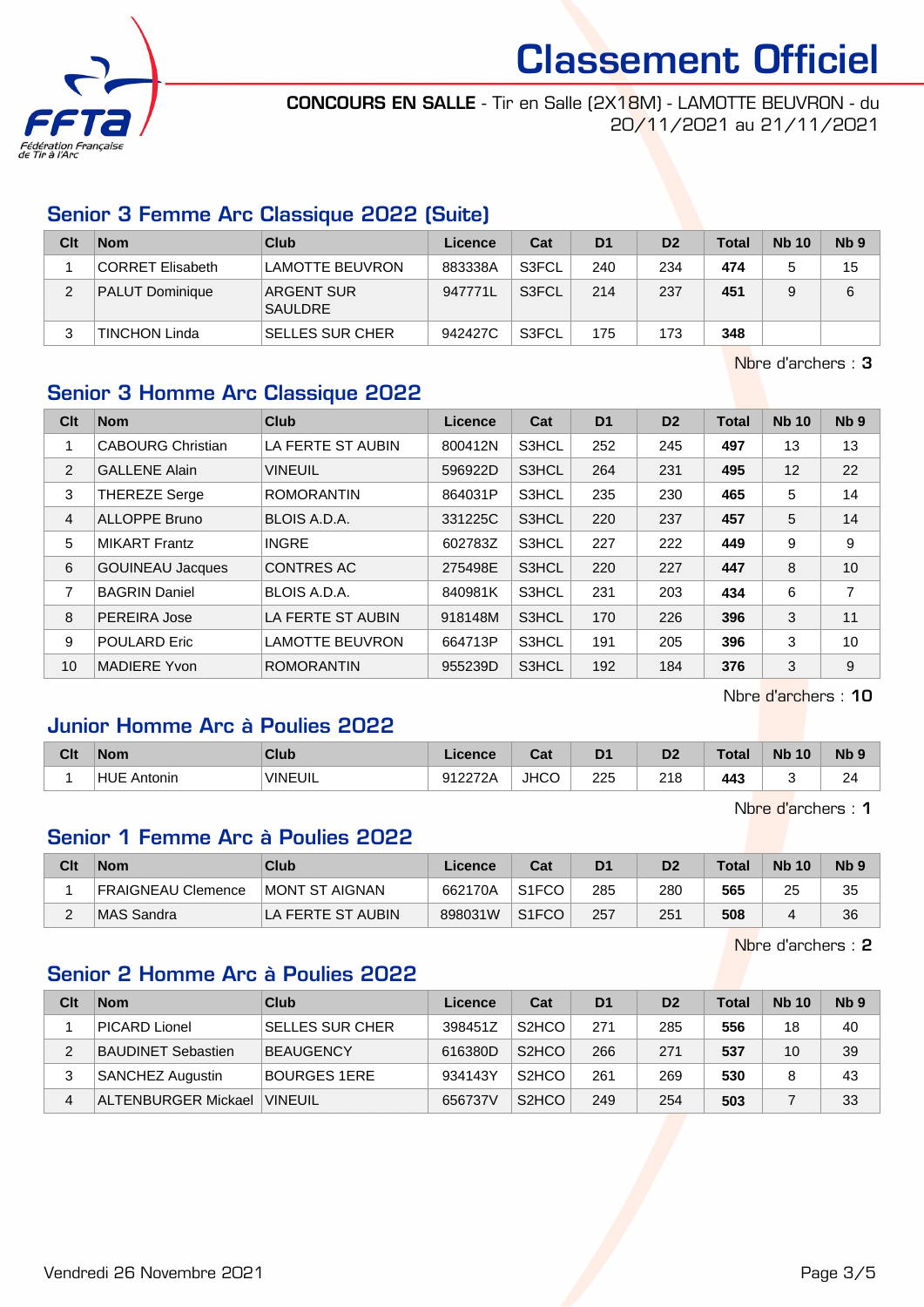

CONCOURS EN SALLE - Tir en Salle (2X18M) - LAMOTTE BEUVRON - du 20/11/2021 au 21/11/2021

#### Senior 2 Homme Arc à Poulies 2022 (Suite)

| Clt | <b>Nom</b>              | Club              | Licence | Cat                | D <sub>1</sub> | D2  | <b>Total</b> | <b>Nb 10</b> | N <sub>b</sub> <sub>9</sub> |
|-----|-------------------------|-------------------|---------|--------------------|----------------|-----|--------------|--------------|-----------------------------|
| ັ   | DARRIGRAND<br>Guillaume | LA FERTE ST AUBIN | 893265R | S <sub>2</sub> HCO | 251            | 249 | 500          |              | 29                          |

Nbre d'archers : 5

## Senior 3 Femme Arc à Poulies 2022

| Clt | <b>Nom</b>                 | Club                   | Licence | Cat   | D <sub>1</sub> | D <sub>2</sub> | Total | <b>Nb 10</b> | N <sub>b</sub> <sub>9</sub> |
|-----|----------------------------|------------------------|---------|-------|----------------|----------------|-------|--------------|-----------------------------|
|     | LEMEE Anita                | <b>SELLES SUR CHER</b> | 362586R | S3FCO | 259            | 270            | 529   |              | 40                          |
|     | GOUINEAU-COLLE<br>Patricia | CONTRES AC             | 394084C | S3FCO | 265            | 261            | 526   |              | 37                          |

Nbre d'archers : 2

## Senior 3 Homme Arc à Poulies 2022

| Clt | <b>Nom</b>           | Club             | Licence | Cat   | D <sub>1</sub> | D <sub>2</sub> | Total | <b>Nb 10</b> | N <sub>b</sub> <sub>9</sub> |
|-----|----------------------|------------------|---------|-------|----------------|----------------|-------|--------------|-----------------------------|
|     | <b>TINCHON Alain</b> | ∣SELLES SUR CHER | 012418Y | S3HCO | 266            | 272            | 538   |              | 35                          |
| C   | POMMIER Christian    | BOURGES 1ERE     | 442393M | S3HCO | 232            | 223            | 455   |              | 30                          |

Nbre d'archers : 2

Nbre d'archers : 1

#### Cadet Homme Bare Bow 2022

| Clt | <b>Nom</b>               | Club                | .icence | ∼⊷<br>⊍a.   | D1        | D2  | Total                         | <b>Nb</b><br>10 | <b>Nb</b> |
|-----|--------------------------|---------------------|---------|-------------|-----------|-----|-------------------------------|-----------------|-----------|
|     | Clement<br><b>MOULIN</b> | <b>AUBIN</b><br>--- | 927581R | <b>CHBB</b> | 218<br>__ | 195 | 41 <sup>o</sup><br><br>$\sim$ |                 |           |

Adultes Femme Bare Bow 2022

| Clt | <b>Nom</b>                | Club                   | Licence | Cat                | D <sub>1</sub> | D <sub>2</sub> | <b>Total</b> | <b>Nb 10</b> | N <sub>b</sub> <sub>9</sub> |
|-----|---------------------------|------------------------|---------|--------------------|----------------|----------------|--------------|--------------|-----------------------------|
|     | <b>GIRARD Marine</b>      | CHATEAUROUX            | 663233F | S <sub>1</sub> FBB | 235            | 245            | 480          | 6            | 18                          |
|     | CLEMENT Blanche           | CHATEAUROUX            | 933234K | S <sub>1</sub> FBB | 216            | 223            | 439          | 2            | 11                          |
|     | ARCHAMBAULT<br>Christelle | <b>VARENNES CHANGY</b> | 000539L | S <sub>1</sub> FBB | 179            | 136            | 315          |              | 4                           |

Nbre d'archers : 3

#### Adultes Homme Bare Bow 2022

| Clt | <b>Nom</b>                         | Club                         | Licence | Cat                            | D <sub>1</sub> | D <sub>2</sub> | Total | <b>Nb</b> 10 | Nb <sub>9</sub> |
|-----|------------------------------------|------------------------------|---------|--------------------------------|----------------|----------------|-------|--------------|-----------------|
|     | MEUNIER Gil                        | ARGENT SUR<br><b>SAULDRE</b> | 615908R | S <sub>2</sub> HBB             | 188            | 216            | 404   | 6            | 11              |
| 2   | ARCHAMBAULT Thomas VARENNES CHANGY |                              | 835044G | S <sub>1</sub> H <sub>BB</sub> | 202            | 193            | 395   | 5            | 9               |
| 3   | BARBOU Jose                        | <b>VINEUIL</b>               | 707038V | S3HBB                          | 195            | 185            | 380   |              | 8               |
| 4   | <b>CHARREIRE Tristan</b>           | <b>CHATEAUROUX</b>           | 912859N | S <sub>1</sub> H <sub>BB</sub> | 102            | 141            | 243   |              | 3               |
| 5   | <b>AUTERIOUX Bryan</b>             | BLOIS A.D.A.                 | 758292F | S <sub>1</sub> H <sub>BB</sub> | 89             | 77             | 166   |              |                 |

Nbre d'archers : 5

# Autres tirs